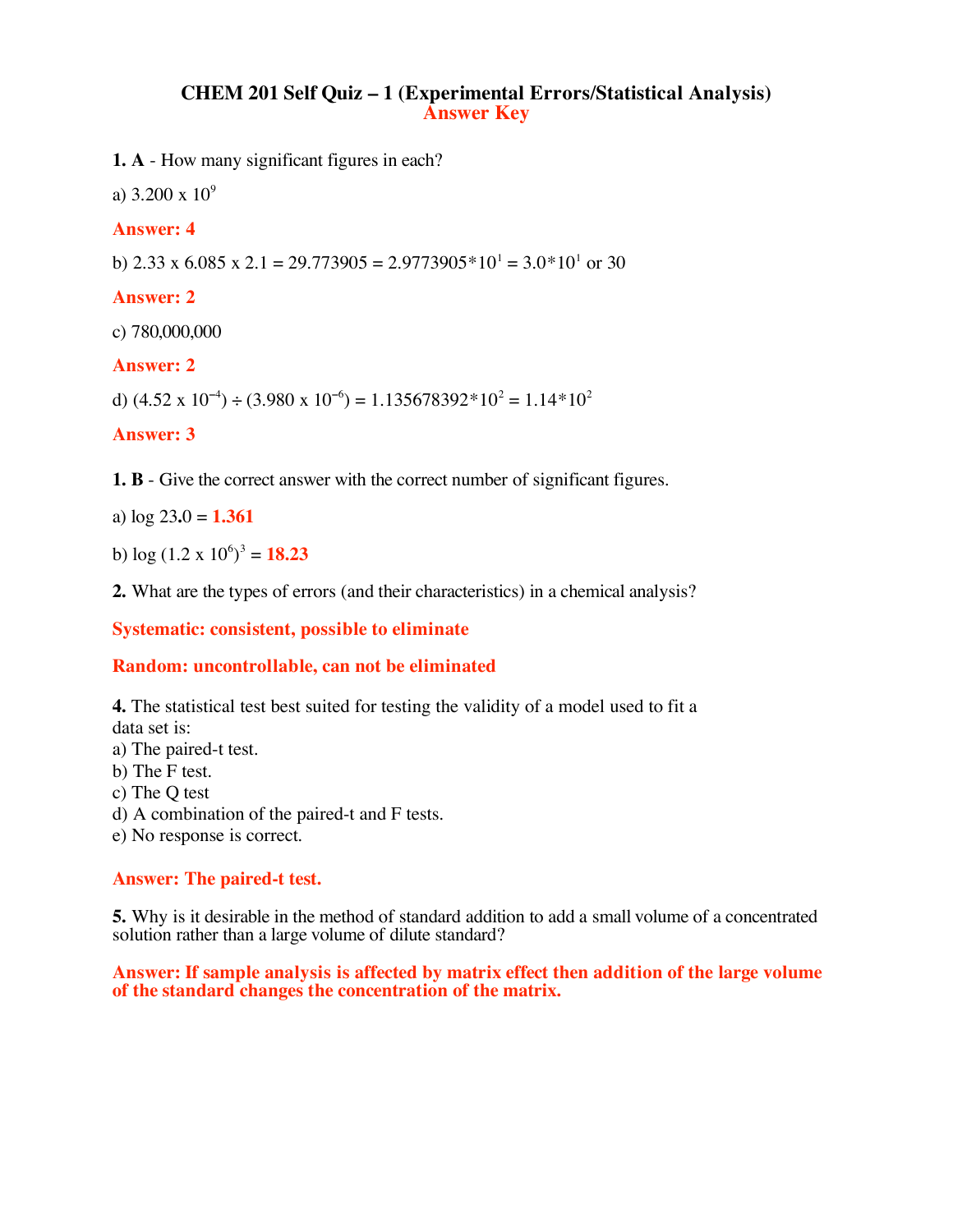**<sup>6</sup>**. The following data were obtained from the replicate analysis of <sup>a</sup> calcite sample: percent CaO <sup>=</sup> 55.95, 56.00, 56.04, 56.08, and 56.23. The last value appears anomalous. Should this result be retained or rejected?

**gap = 0.15**  
\n**spread = 0.28**  
\n**n = 5**  
\n
$$
Q_{calc} = \frac{gap}{spread} = \frac{0.15}{0.28} = 0.54
$$
  
\n $Q_{table} = 0.64$   
\n $Q_{table} > Q_{calc}$ 

## **Point should be retained**

**7.** The following data were obtained in the spectrophotometric determination of iron. Determine the linear least squares line.

|                                                                                     | $[Fe]$ , ppm | <u>Absorbance</u> |
|-------------------------------------------------------------------------------------|--------------|-------------------|
|                                                                                     |              |                   |
|                                                                                     | 1.0          | 0.240             |
|                                                                                     | 2.0          | 0.460             |
|                                                                                     | 3.0          | 0.662             |
|                                                                                     | 4.0          | 0.876             |
| $n = 4$                                                                             |              |                   |
| $\sum x_i = 1 + 2 + 3 + 4 = 10$                                                     |              |                   |
| $\sum_{i}(x_i)^2 = (1)^2 + (2)^2 + (3)^2 + (4)^2 = 30$                              |              |                   |
|                                                                                     |              |                   |
| $\sum(y_i)^2 = 0.240 + 0.460 + 0.662 + 0.876 = 2.238$                               |              |                   |
|                                                                                     |              |                   |
| $\sum_{i}(x_i y_i) = (0.240 * 1) + (0.460 * 2) + (0.662 * 3) + (0.876 * 4) = 6.650$ |              |                   |
|                                                                                     |              |                   |
|                                                                                     |              |                   |
| $D = \begin{vmatrix} 30 & 10 \\ 10 & 4 \end{vmatrix} = 20$                          |              |                   |
|                                                                                     |              |                   |
|                                                                                     |              |                   |
| $m = \begin{vmatrix} 6.650 & 10 \\ 2.238 & 4 \end{vmatrix} \div 20 = 0.211$         |              |                   |
|                                                                                     |              |                   |
|                                                                                     |              |                   |
|                                                                                     |              |                   |
| $b = \begin{vmatrix} 30 & 6.650 \\ 10 & 2.238 \end{vmatrix}$ ÷ 20 = 0.042           |              |                   |
|                                                                                     |              |                   |
|                                                                                     |              |                   |
|                                                                                     |              |                   |

*y* = 0.211*x* + 0.042

8. The results obtained by two analysts for the phosphorus content of water samples are as follows: Using the appropriate test, compare a) the standard deviations and b) the mean values of the two sets of data.

### **Analyst 1 – 49.32, 49.41, 49.66, 49.45**

 $\overline{x_1}$  = 49.46  $s_1 = 0.144$  $n_1 = N_1 - 1 = 4 - 1 = 3$